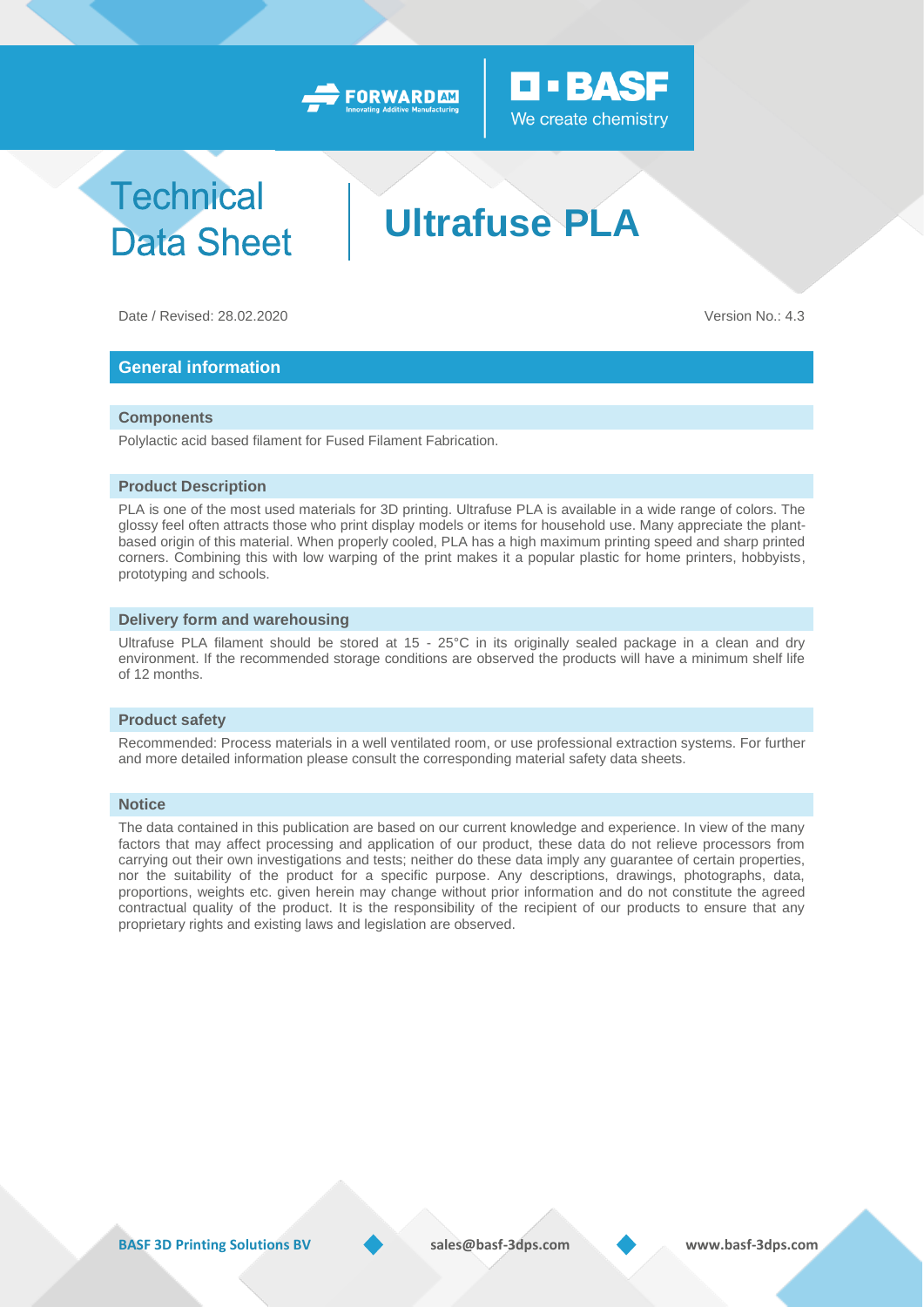| <b>Recommended 3D-Print processing parameters</b> |                               |  |  |  |
|---------------------------------------------------|-------------------------------|--|--|--|
| Nozzle Temperature                                | $210 - 230$ °C / 410 - 446 °F |  |  |  |
| <b>Build Chamber Temperature</b>                  |                               |  |  |  |
| <b>Bed Temperature</b>                            | $50 - 70$ °C / 122 - 158 °F   |  |  |  |
| <b>Bed Material</b>                               | Glass                         |  |  |  |
| Nozzle Diameter                                   | $\geq 0.4$ mm                 |  |  |  |
| <b>Print Speed</b>                                | $40 - 80$ mm/s                |  |  |  |

| <b>Drying Recommendations</b>                    |                                                           |
|--------------------------------------------------|-----------------------------------------------------------|
| Drying recommendations to<br>ensure printability | 60 °C in a hot air dryer or vacuum oven for 4 to 16 hours |

Please note: To ensure constant material properties the material should always be kept dry.

| <b>General Properties</b>           |                                                                            | <b>Standard</b>   |
|-------------------------------------|----------------------------------------------------------------------------|-------------------|
| <b>Printed Part Density</b>         | 1248 kg/m <sup>3</sup> /77.9 lb/ft <sup>3</sup>                            | <b>ISO 1183-1</b> |
|                                     |                                                                            |                   |
| <b>Thermal Properties</b>           |                                                                            | Standard          |
| HDT at 1.8 MPa                      | 55 °C / 131 °F                                                             | <b>ISO 75-2</b>   |
| HDT at 0.45 MPa                     | 65 °C / 149 °F                                                             | ISO 75-2          |
| <b>Glass Transition Temperature</b> | 61 °C / 142 °F                                                             | ISO 11357-2       |
| <b>Melting Temperature</b>          | 151 °C / 304 °F                                                            | ISO 11357-3       |
| Melt Volume Rate                    | 21.2 cm <sup>3</sup> /10 min / 1.29 in <sup>3</sup> /10 min (220 °C, 5 kg) | <b>ISO 1133</b>   |